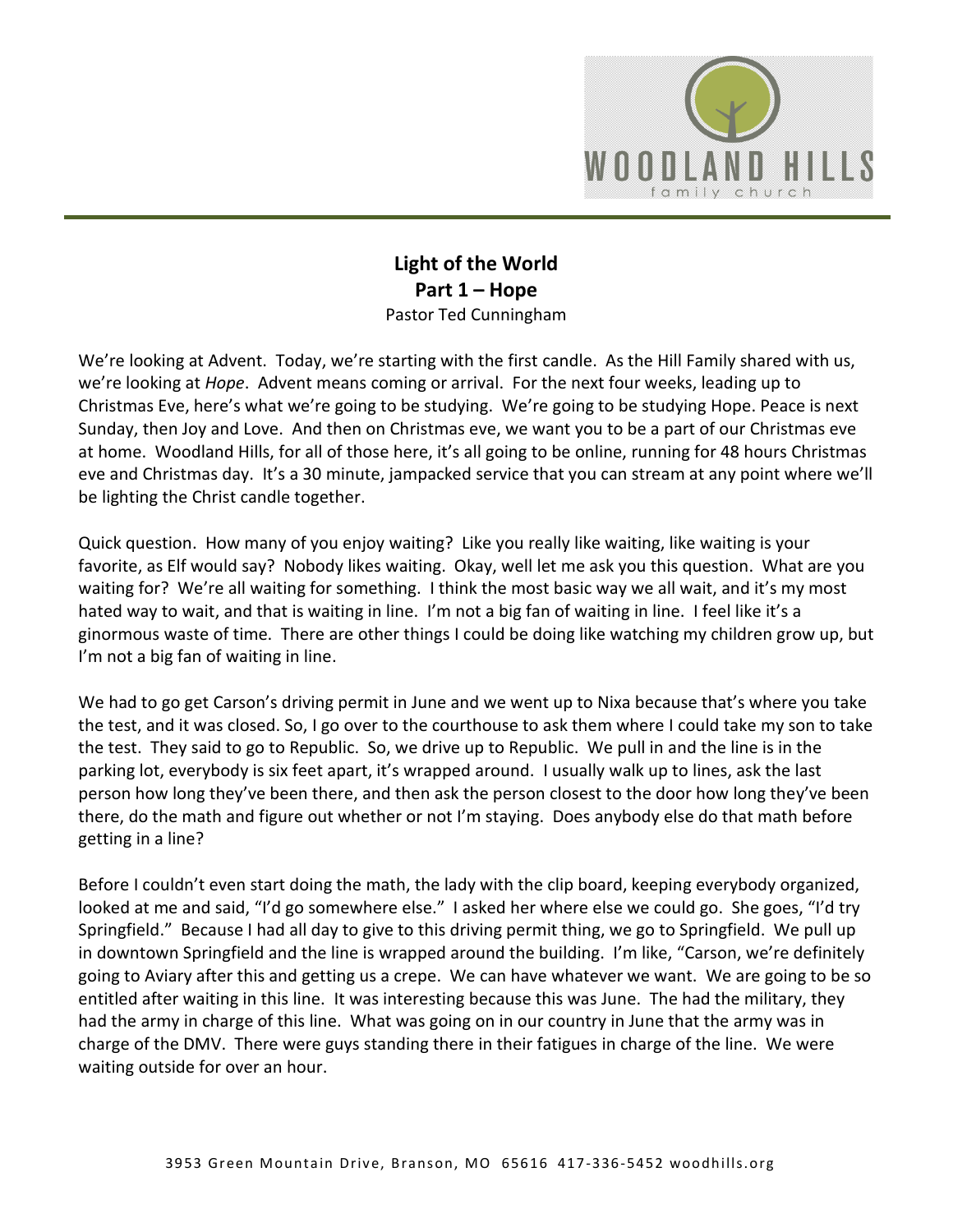We finally get up to him… He's military and he just does the nod to the door. We open the door to another line. That was the line for the elevator and so now we're in a new line and we wait in that line, as we zig zag back and forth across the lobby until our elevator was available to get on. Finally, we get up there and they open the doors and… there is a third line on the second floor, and I want to hurt somebody. Does anybody know what I'm talking about? I am so done.

But then, waiting in traffic. Y'all, I lost my witness a couple of weeks ago… In the Chick-fil-A parking lot, of all places to lose my cool. It was Branson Market Days, and my daughter had a booth. My wife and daughter were working it. I said, "Hey, I'm gong to run to Chick-fil-A and I'll get you guys lunch." When I got there, it started thundering and so they took all the people taking orders and put them inside, so the line got long. I was waiting in line of about five cars before you get to the double line that goes through the drive-thru.

We all know how it works. If you don't know how it works, let me help you his morning. When you go into a bank and there is a single file line, it means the next person is going to the next available teller. How many of you were raised by good parents who taught you that? You always have that one person that walks in and just skips the line altogether, thinking the rules don't apply. That's what was happening in the Chick-fil-A parking lot. We were waiting and as soon as a car… We didn't want to block the drive. As soon as a car would pull up, this car would pull in and we'd all move up.

This white Ford Explorer… I wrote down the license plate. No… I didn't write down the license plate. He's creeping along and I'm thinking he's just going to go up to McDonalds here and turn left and go the back street down into town. Nope. He was creeping and creeping… He saw the line. There were probably 10 cars at this point going all the way back to the Casey's right there. The car moved and he zipped in front of one of the cars.

Y'all, something happened in my system. My since of justice kicked in and it wasn't a toot of the horn, I laid on the horn in God's chicken's parking lot. I was like, *I can't believe I just did that*. I immediately called Kevin Hutchison, the owner/operator, and I said, "I need to confess to you. That road rage in your parking lot that you just heard was me." He goes, "We were wondering what that was." I go, "Please forgive me and promise me you won't serve the white Ford Explorer that's in the drive right there. I saw him. Kevin came out and I rolled the window down and I pointed to it. I said, "You make him do a lap because we're going to teach him." How many believe it's our job as Christians to teach other drivers. That's because again, waiting in line and again, when you're waiting for waffle fries, it's a little bit better, but you always think of something else you could do.

There are young people in here maybe home from college and you're waiting on a date. You heard that he likes you; multiple friends have told you that. You're waiting for the phone call. Some of you are waiting on marriage. As I prayed this week for our church, as I pray everyday for our church, I just sat down and I started thinking about how are people in our church right now waiting? There are many in our church who are waiting on a job. And many have been waiting for more than a year. I know many are watching online and you've taken jobs until the job you're looking for comes along. But it's been a long season of waiting.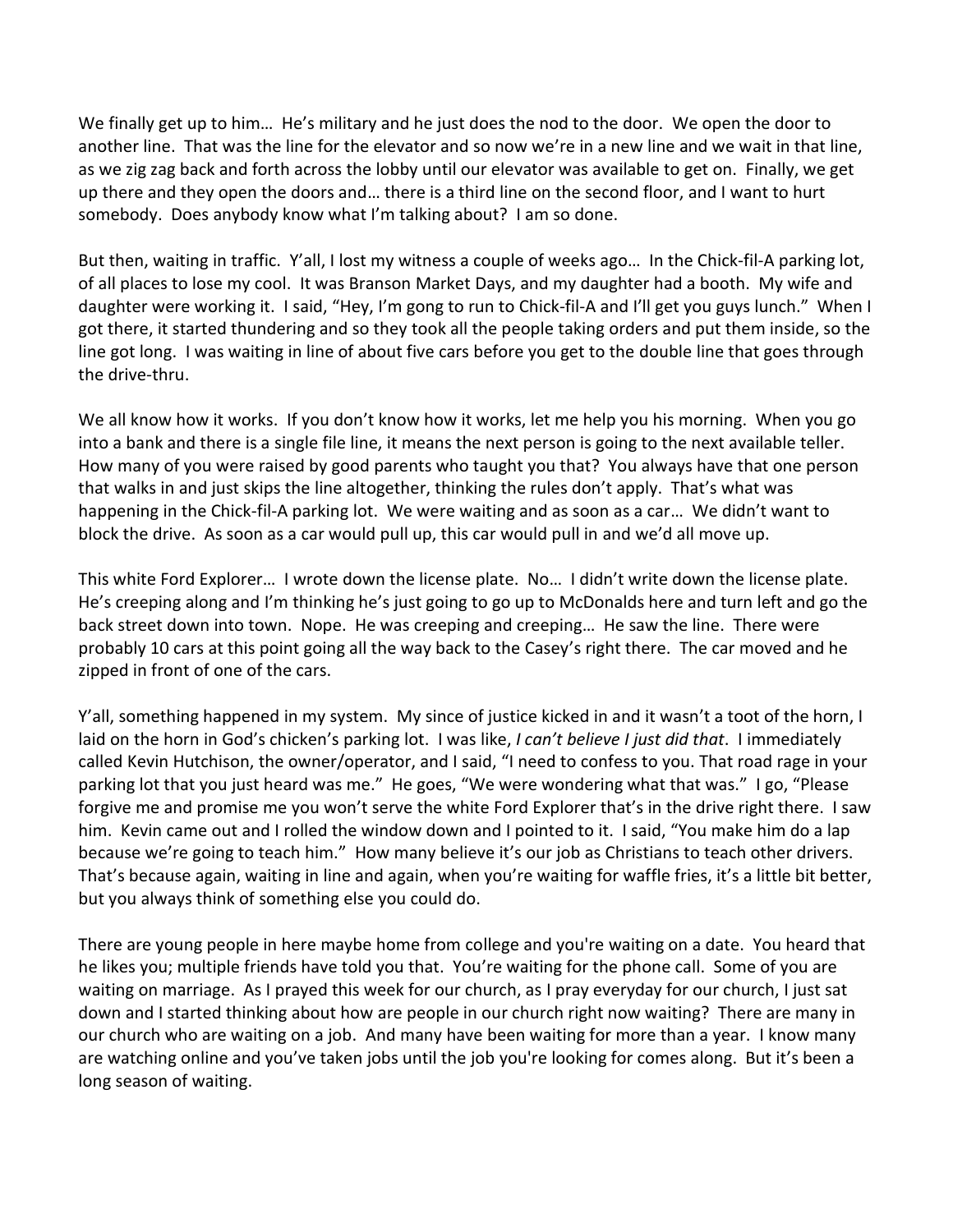Some are waiting on test results. There are some waiting on test results after being to the oncologist. There are others who are waiting on a COVID test right now. Isn't interesting how much we've had to wait, how long we've had to wait in this season when we have plans, but we really can't move forward with those plans until we find out what the test is. For some, you've waited 48 -72 hours and that was a long 48-72 hours for a test.

Everybody watching and everybody on campus today is waiting on normal. We're told normal may come around September or October or maybe late summer. And none of us know what normal looks like or when it's gong to get here, but we're waiting on it. In this season, the birth of Christ, we talk about the Advent, the coming of the Lord with anticipation and preparation for it. There are many in our church who are waiting on the birth of a child. There are some who are waiting to conceive a child. All of us are waiting on the coming of the Lord.

Today, we look in Isaiah. If you have your bibles, turn to Isaiah 8. We're going to be in Chapters 8 and 9. When you see this Old Testament prophecy, Isaiah did not see two comings of the Lord. He didn't see a first and a second advent, which is what we're living in. We're the in between people. We live in between the first coming of Christ and the second coming of Christ. And in Isaiah 9, the prophecy that Isaiah gives toward the people of Judah, he's explaining this coming of the Lord, but he just sees it as one coming. We're going to separate that this morning and see that yes, we have the birth of Christ and his ministry upon the earth and then his coming a second time, reigning in the Millennial Kingdom.

A friend of mine, Bill Brooks… Does anybody remember Bill and Randy Brooks? I used to have coffee with them. Randy was here a couple of weeks ago. Randy played Jesus in The Promise. I loved The Promise, the story of the life of Jesus. He was here a couple of weeks ago sitting a few rows back behind my parents. We were talking to them and I looked up and I saw Randy and I just had a moment. I looked at him and I... He hadn't been here for years because he's lived in New York the past nine years. I looked at him and I said, "We'd been longing for your return." He just got a chuckle. I said, "How many of us right now this has been a season, as last week we looked at the Crown of Righteousness for those who endure and for those who long for the coming of the Lord.

To us, waiting seems like a waste of time. Pastor Louie Giglio, Compassion City Church in Atlanta shared. It seems like we could be doing something else with this time. What are we supposed to get out of the waiting? Often times we think of waiting in terms of minutes, hours, days. Today, the birth announcement we see in Isaiah 9, the birth announcement to the birth of Christ is some 700 years. Don't think in terms of days, weeks, months, or years, think in terms of centuries. *For us, waiting is wasting. To God, waiting is working*." The silence between the Old Testament and the New Testament a period of about 400 years… We can look at that and think God was silent during this time. But don't ever mistake God silence as God is not working. God is working.

In Ecclesiastes 3, we read, *[11](https://www.studylight.org/desk/?q=ec%203:11&t1=en_niv&sr=1) He has made everything beautiful in its time. He has also set eternity in the human heart; yet no one can fathom what God has done from beginning to end.* And even when the Old Testament prophets would prophecy, they would speak the Word of the Lord that was given to them, but even they could not see it all play out from beginning to end. And Isaiah is in this time gap in the prophesy that he's going to give today.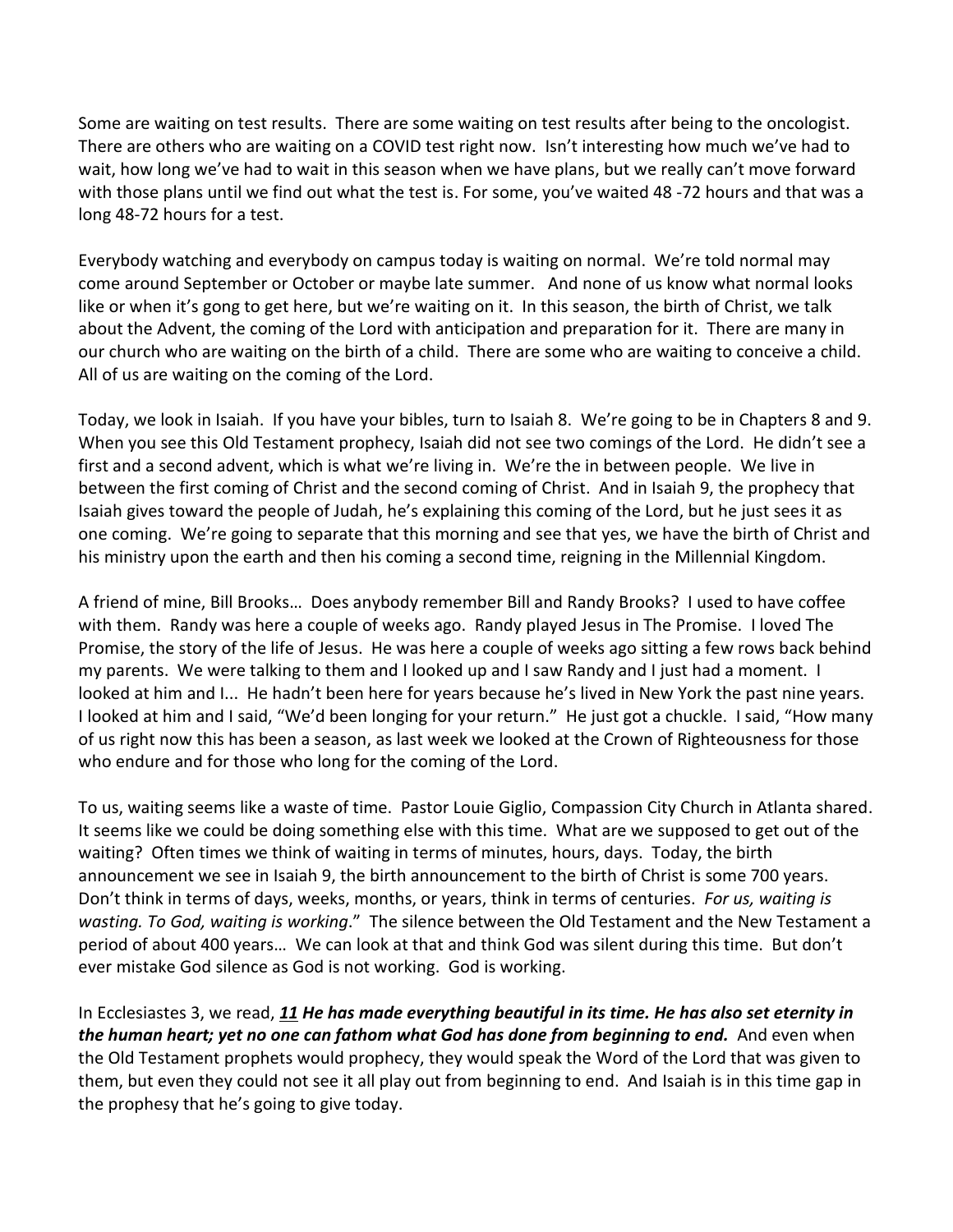In Galatians 4, we read the Christmas story as it's set in time, but when the set time, the appointed time… Ecclesiastes also says there is an appointed time to be born, an appointed time to plant, an appointed time to uproot, an appointed time to mourn, an appointed time to dance.

## Galatians 4 says*, [4](https://www.studylight.org/desk/?q=ga%204:4&t1=en_niv&sr=1) But when the set time had fully come, God sent his Son, born of a woman, born under the law, [5](https://www.studylight.org/desk/?q=ga%204:5&t1=en_niv&sr=1) to redeem those under the law, that we might receive adoption to sonship.*

And before we see the picture that Isaiah paints in Isaiah 8, we have to get the background from 2 Chronicles 28 from King Ahaz. Here's what we read about the context of Isaiah 8-9: *[1](https://www.studylight.org/desk/?q=2ch%2028:1&t1=en_niv&sr=1) Ahaz* (the king of Judah) *was twenty years old when he became king, and he reigned in Jerusalem sixteen years. Unlike David his father, he did not do what was right in the eyes of the Lord. [2](https://www.studylight.org/desk/?q=2ch%2028:2&t1=en_niv&sr=1) He followed the ways of the kings of Israel and also made idols for worshiping the Baals. [3](https://www.studylight.org/desk/?q=2ch%2028:3&t1=en_niv&sr=1) He burned sacrifices in the Valley of Ben Hinnom and sacrificed his children in the fire, engaging in the detestable practices…* God drove the nations out that engaged in these detestable practices so that his children would not follow suit, but King Ahaz followed suit. *…of the nations the Lord had driven out before the Israelites. [4](https://www.studylight.org/desk/?q=2ch%2028:4&t1=en_niv&sr=1) He offered sacrifices and burned incense at the high places, on the hilltops and under every spreading tree.*

When you read about how far he removed himself that the people from the true worship of the only true living God, when you see how far he's removed and when he's in this trouble, the scripture says that the Lord delivered him into the hands of the King of Aram and then he delivered him into the hands of the King of Israel. They had terrible losses, many casualties, many of the people taken prisoner. What do you do when you find yourself in trouble? When you and I find ourselves in difficult situations, when we find ourselves afflicted, it's supposed to lead us to repentance. It's supposed to turn our hearts back to God, but that's not what happened with King Ahaz. **King Ahaz denied the Word of God and pursued political alliances instead**. So, instead of turning to the living God, what does he do? He goes to the Kings of Assyria, the scripture says, to look for help and what does he find? More trouble and more affliction.

Today, as we talk about darkness and light, we are going to see this is how many of us live today. We live in darkness, then we consult the darkness for direction for our life and then we're shocked when we're still in the darkness. We're going to look at what it means to live in the light, that Jesus is the light, and how Jesus is the one who brings light to the darkness.

So, take this background from 2 Chronicles 28 and look at Isaiah 8. What I really want us to do today, as you read this, is to see how this relates to what we're going through today in our nation and in our world. There is so much here that is parallel to our day. In the first verse we'll look at, Verse 19, you're going to see how far they have removed themselves from true worship of God. In the next verse, you're going to see what they can do to return to the true worship of God. Then you're going to see they didn't do that, and the last two verses are the consequences of that.

Isaiah says of their situation , *[19](https://www.studylight.org/desk/?q=isa%208:19&t1=en_niv&sr=1) When someone tells you to consult mediums and spiritists, who whisper and mutter, should not a people inquire of their God? Why consult the dead on behalf of the living?* In other words, you have access to the living God. Why would you consult the dead? I just want to encourage you. If you are in here and you think the horoscope means something, it means nothing.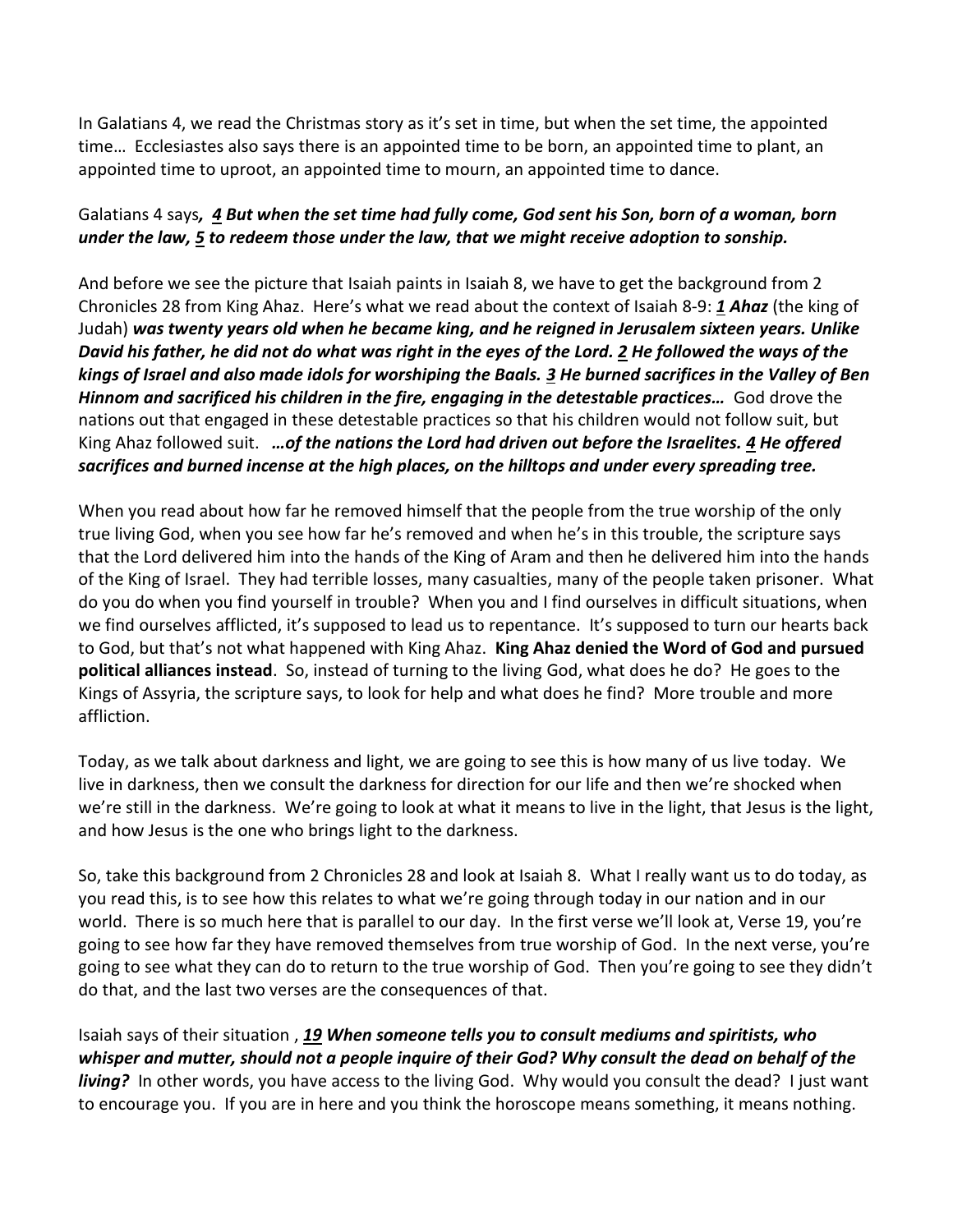Put it away and turn to the living God. If you want to speak to loved ones who have died… If you believe you are speaking to a loved one who has died, please understand that it is a demon imitating that loved one. He's saying, this is how far it's gotten. We're seeking advice and counsel from darkness.

**[20](https://www.studylight.org/desk/?q=isa%208:20&t1=en_niv&sr=1) Consult God's instruction and the testimony of warning.** Go back to the first five books, go back to the law in this day. *If anyone does not speak according to this word, they have no light of dawn.*  Don't seek to get anything out of them. Don't consult the darkness. And then Verses 21 and 22 are the consequences of what happens when you consult the darkness.

*[21](https://www.studylight.org/desk/?q=isa%208:21&t1=en_niv&sr=1) Distressed and hungry, they will roam through the land; when they are famished, they will become enraged and, looking upward…* They won't look to God for help. They're not looking to the king for help. No, they're looking to the king and they're looking to God to blame. And if ever there was a time in our country that we need to break out of this victim mentality, this everything going wrong with me has been brought against me and we're shaking our fists at leaders and we're shaking our fists at God. They *will curse their king and their God. [22](https://www.studylight.org/desk/?q=isa%208:22&t1=en_niv&sr=1) Then they will look toward the earth and see only distress and darkness and fearful gloom, and they will be thrust into utter darkness.* Meaning if you consult the dead, the scripture is saying you will end up with them. This is so important.

I heard a football player say on Thursday. I know what he was trying to say when he was talking about the healing of our land or the healing of our nation, but he made this comment: "I am putting my faith in humanity." I want to make sure anybody in the room with me understands that's a bad decision. Humanity is what got us into this. Don't put your hope in humanity, put your hope in Jesus. Put your faith in Jesus. He is the light. Don't listen to Oprah. Stop cuddling your inners elf. Your inner self is a mess. But this is what happened. If you're going to consult the darkness, if your going to stay in the darkness, you're going to be angry, you're going to be frustrated, they'll be no direction for your life.

Some of you are like, "This is the most cheerful Christmas message I've ever heard in my life. Can we get back to the birth of Jesus please?" We're getting there.

But if you want to walk in light, you've got to see the context. We often jump to Isaiah 9: 6, but we have to see the context of it and what was going on, the darkness that was on the land.

**If you want to walk in light, stop consulting the darkness.** I drove my parents crazy and I know they are watching today from home. I drove them crazy as a kid when my parents brought wisdom to me. Young people, I want to remind you that Mom and Dad have years upon this earth and it's brought them wisdom. You should probably trust them more than your 14-year-old friend. But it drove my parents crazy when my dad would be instructing me on how to do taxes, how to spend money, how to save money, how to give, and I would go, "But Bobby said…" My dad would be like, "Stop it! Bobby doesn't know!!"

This what I love about what Dave Ramsey said. He said, "If you're looking for financial advice, stop asking your broke friends." If you want to walk in light, stop seeking the darkness. If you want to walk in light, stop consulting the darkness for your life. Darkness, as we just read in Isaiah 8, leaves you empty and angry. You'll be enraged.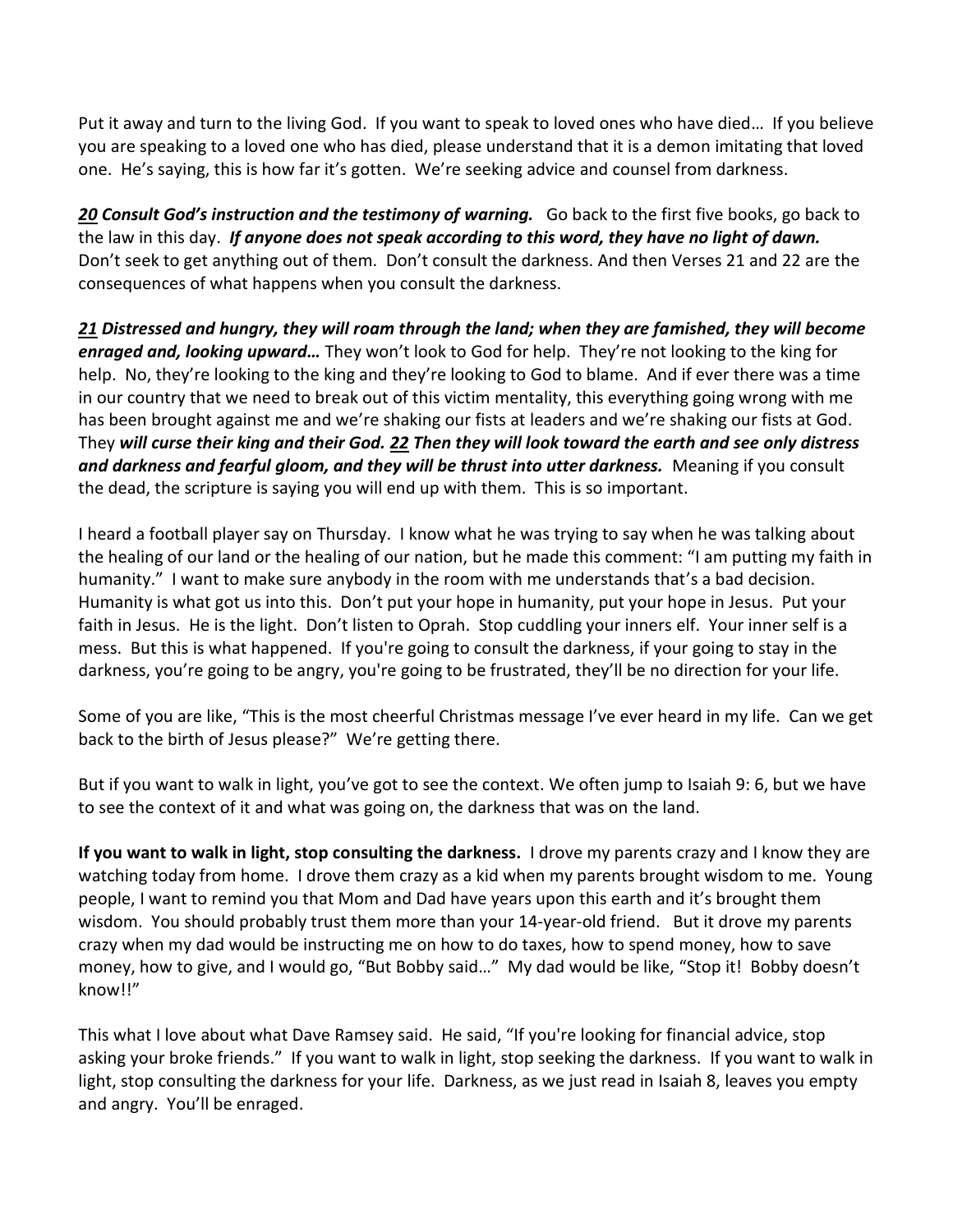We have seen darkness this year. We have seen people putting their hope in all the wrong people and all the wrong stances. Our hope is in Jesus while we wait. **Darkness offers no direction for your life.**  That last verse of Isaiah 8 said what? You will end up in utter darkness. If you consult darkness, you'll stay in darkness. If you consult the dead, you'll be among the dead. Then you'll start blaming others. You'll shake your fist at the king. You'll shake your fist at a president. You'll shake your fist at a senator. You'll shake your fist at God. Darkness blames others for your frustration.

If you want to walk in light, I want to encourage you to find some friends who regularly speak the Word of God, like it comes out of their mouths. Find that friend who knows the Bible, who studies the Bible, reads the Bible, you can trust what they are saying because they've built their life upon the Word of God. Find that person if you want to walk in light.

Some of you come from families of darkness. No one was a believer in your family. The scripture says before you place faith in Jesus, you are a child of darkness. But once you place faith in Jesus, you become a child of God. You are adopted into the family of God. Some of you just came from a family holiday where now you realize, "Am I the only light in my family?" Yes. And be that light without consulting the family that you're in if its darkness.

**If you want to walk in light, consult those who call you to repentance.** You need that friend that when you're complaining about your spouse, when you're complaining about your ex-spouse, when you're complaining about a family member, a boss… I know everybody wants the friend that will vent with you, that will complain with you, but do you have a friend that's able to point the finger back at you and say, "What are you doing to change? How are you changing?"

I know something weird is going on in the church. Not just our church; I just see it around the country. I think the label you'd probably put on it is progressive Christianity. And if you want to know if I'm a progressive Christian, the answer would be no. I don't feel I fall in line with progressive Christians. Here's what I see kind of happening. I'm called to love my neighbor. I'm called to love my enemies. But I am not called to be one with them. I'm not called to join them.

I hear everybody using phrases like "love the world" and "find common ground" and I'm just going be very careful because when Jesus prayed "Father, as you and I are one, make them one." He's talking to the church, not our nation. People say, "Ted, you need to lighten up on your beliefs a little bit and kind of come to the center with people and their beliefs." I don't have any plans on doing that… none.

In 2 Corinthians 6, Paul says, "Do not be yoked together with unbelievers." This is not just a verse for dating. If you grew up in a Baptist church, you think Paul was talking to daters. No, he's not. He's talking to believers. You can't work at the same pace, you can't move forward in life if you are consulting unbelievers for how you should live. And this weirdness going on with our beliefs…

I have a friend… I might as well go there. I didn't share it in the first service, but let's go. You know I am passionate… and it's the number one on my list when it comes to voting pro-life. And I have a friend who is equally pro-life. We got into a conversation this week… and he's a believer, pro-life. We have very different ways… It was a really interesting conversation because I come from a tradition and I'm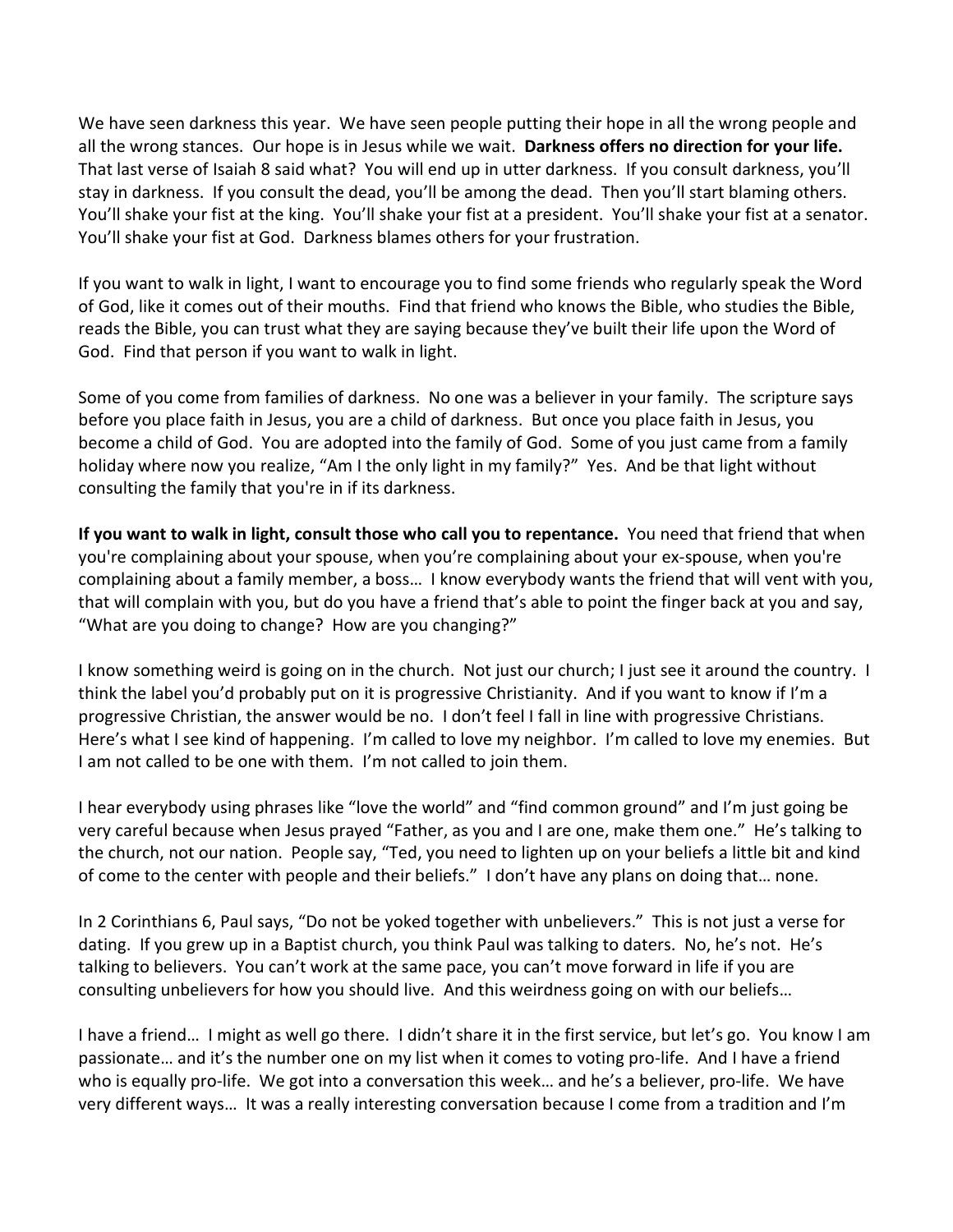wanting to learn and grow all the ways we can end abortion in our country. I'm passionate about that. If you grew up in a conservative church, your primary ways for ending abortion in the country are through the Supreme Court and defunding Planned Parenthood. But there are more ways than just that. I'm asking the Lord to give me wisdom on it because my friend, who is as passionate pro-life as I am, said, "Ted, but it's also… if you want to get rid of abortion in our country, let's find ways to decrease poverty, increase access to education, increase access to health care." He was having a conversation that some of you right now are going, "I don't like hearing that." But there are other ways to do it. But my friend and I can have that conversation because we're both believers in Christ Jesus and we both share essential beliefs.

But I'm here to tell you that you can love your neighbor, you can love your enemies without joining them in what they believe. I hear this all the time: "I just want to show them love." Love them, but don't be yoked with them. The scripture says, "For what do righteousness and wickedness have in common?" Or what fellowship can light have with darkness. The answer is you can't. What harmony is there between Christ and Belial? What does a believer have in common with an unbeliever? Church, we are called to be one as Jesus and the Father are one. That's what he prayed. He prayed that for his disciples, and he prayed for those who would follow. That's us. We can love unbelievers, we can love those who are lost; we welcome them into our church gatherings that they would find the light and step out of darkness.

We're getting to light now. We had to establish darkness. Darkness has been fully established. And then when you get to Isaiah 9, this is the hope. And I want to remind you what he's going to prophecy is hundreds and hundreds and hundreds of years before the first coming of Jesus. Not days, weeks, months, as you and hate waiting that long. We have a bigger picture in Isaiah 9: 2. Here's where the hope begins to shine. *[2](https://www.studylight.org/desk/?q=isa%209:2&t1=en_niv&sr=1) The people walking in darkness have seen a great light…* He begins to prophecy. *…on those living in the land of deep darkness a light has dawned.* And his name is Jesus. He is our hope.

In Isaiah 9: 6 we read, *[6](https://www.studylight.org/desk/?q=isa%209:6&t1=en_niv&sr=1) For to us a child is born, to us a son is given, and the government will be on his shoulders. And he will be called…* We are going to get four names for Jesus, descriptions of his character. For those of you who are walking in darkness right now, these are names to bring you good news. *Wonderful Counselor, Mighty God, Everlasting Father, Prince of Peace.* Wonderful counselor is again seeking direction for your life. Stop consulting the darkness; go to Jesus.

Wonderful Counselor – He will speak... When Isaiah prophesied this... He is going to speak and people will want to listen. In the Millennial Kingdom, Jesus will speak and we will be hanging on his every word. We'll have a desire to hear from him. We should have that desire now. And this is good news for the lost who need guidance. There are many ways that seem right to a man, but in the end, they lead to destruction. For some of you, that's been the course of your entire life. But today, Jesus is good news for you who are lost, that you would find direction and guidance for your life.

Mighty God – we've said it here and are very clear. Jesus is God. He's not just a good teacher, he's not just a good man; he is God and he is all-powerful. This is great news. This is good news. This is amazing news for the weak who need strength. For some of you, we talked about that in *The Great Race* for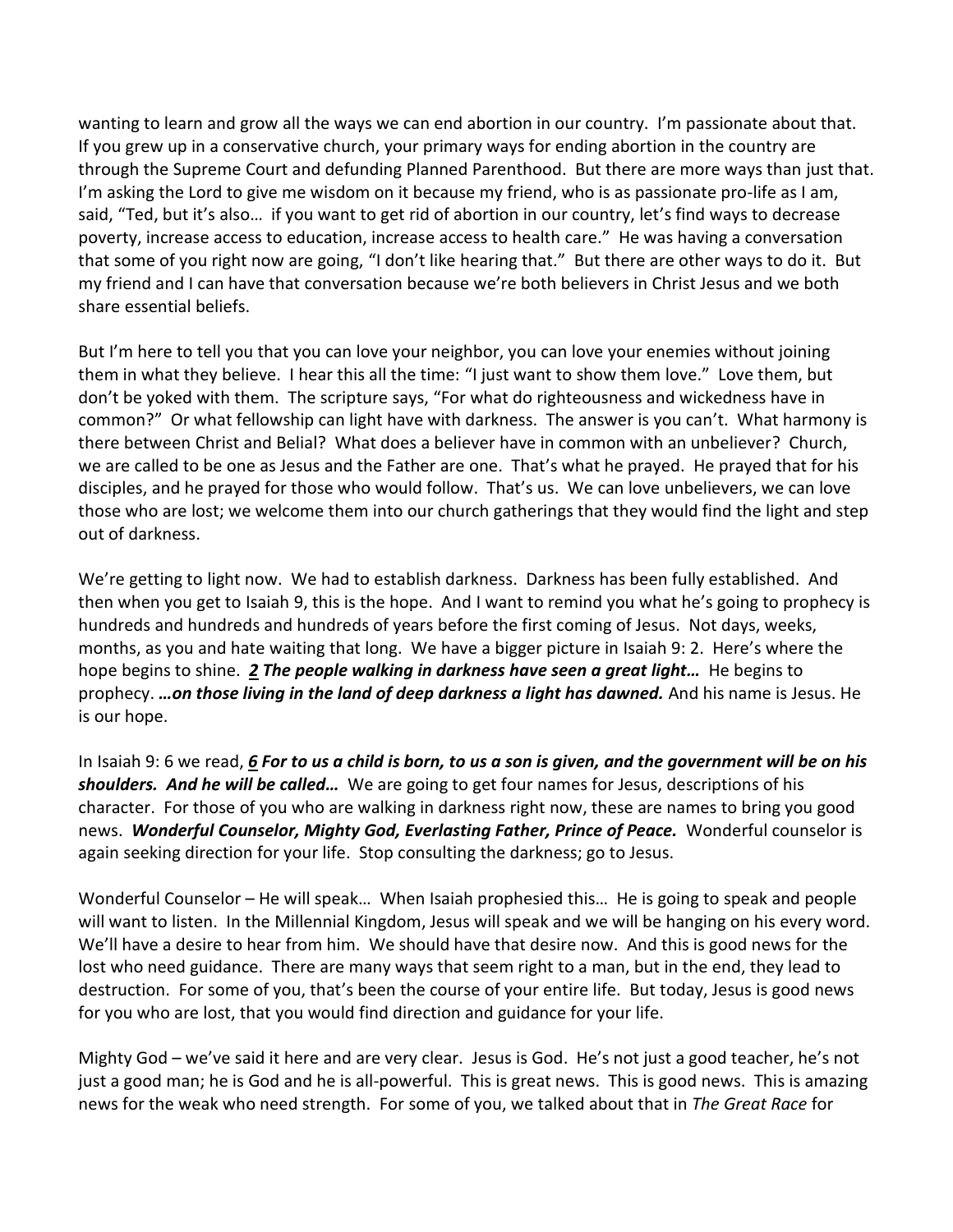endurance. Some of you need that strength right now. Don't look to your humanity for it. Don't consult the darkness for it. Cry out to the living God for it.

Everlasting Father – this can be confusing sometimes when you read this. Why would Jesus be called Everlasting Father? This is not speaking of his relation to the Trinity; it's speaking of his care for us forever, how a father cares for his kids. This is good news for the lonely who need acceptance. Every holiday season between thanksgiving and New Year's, we talk about the family tables where there is an empty chair. Our family in Minnesota has an empty chair this year. We lost Uncle Wayne to COVID. Many of you have lost family during this season. I spend time… Wednesday, I will be with a widow from our church. The widows and the widowers of our church tell you that this is a very difficult and challenging season. There is an empty chair.

But I also want us to think about the empty chair that is at a lot of tables today because of divorce. It's going to be very difficult holidays for many individuals because the spouse is no longer there, but it's also multiple chairs if this is not their year for the children. There will be empty chairs and loneliness will set in. Don't consult the darkness with that loneliness. Don't call that jaded friend who will rail on that ex-spouse with you. You turn to your everlasting Father. He provides acceptance for the lonely.

Prince of Peace – we'll talk more about this next week. The Prince of Peace, good news for the broken and unsettled who need rest and reconciliation. Consulting the darkness for you for years has meant broken relationship, broken relationship, broken relationship. The Prince of Peace will settle all of that. You will have peace in your heart, in your life, in your relationships.

We get to Isaiah 9: 7. I've been praying a lot this week about this verse because if you just read the first few words – *[7](https://www.studylight.org/desk/?q=isa%209:7&t1=en_niv&sr=1) Of the greatness of his government…* I don't think Jesus is going to make red hats in the Millennial Kingdom. That went over the first service's heads too. But of the greatness of his government *…and peace there will be no end.* Thinking about how many people are waiting right now. I am also thinking about the people who are very frustrated right now with the direction of our country. Today, I hope this message… I hope directly from the Word of God, you will leave here with great hope. Yes, we live in a nation that we're all passionate about, but I have a dual citizenship. I'm a citizen of the Kingdom of Heaven and a citizen of the United States of America. And my citizenship in the Kingdom of Heaven trumps (pardon the pun) my citizenship of the United States. And my hope is in Christ fully.

Now we're getting into the second coming. *He will reign on David's throne and over his kingdom…* For 1,000 years, and we are longing for this day. *…establishing and upholding it with justice and righteousness from that time on and forever. The zeal of the Lord Almighty will accomplish this.* So much there to unpack, but I just want to encourage those of you who are dealing with a lot of frustration right now. I believe it's in our church and please hear this from a heart of a pastor who loves you. Yes, you have a pastor who jokes a lot and picks on both sides of the aisle, but please hear this. Let the Lord minister to you with his Word this morning. I believe for many in here there is a misplaced hope and that has caused great frustration for you. Misplaced hope leads to unmet expectations. "This is what I expect, this is what I want, but this is what I'm getting." Gary Smalley taught us for years that the gap between those two… the bigger the gap, the more stress you have. And stress is a socially acceptable term for anger. You're mad.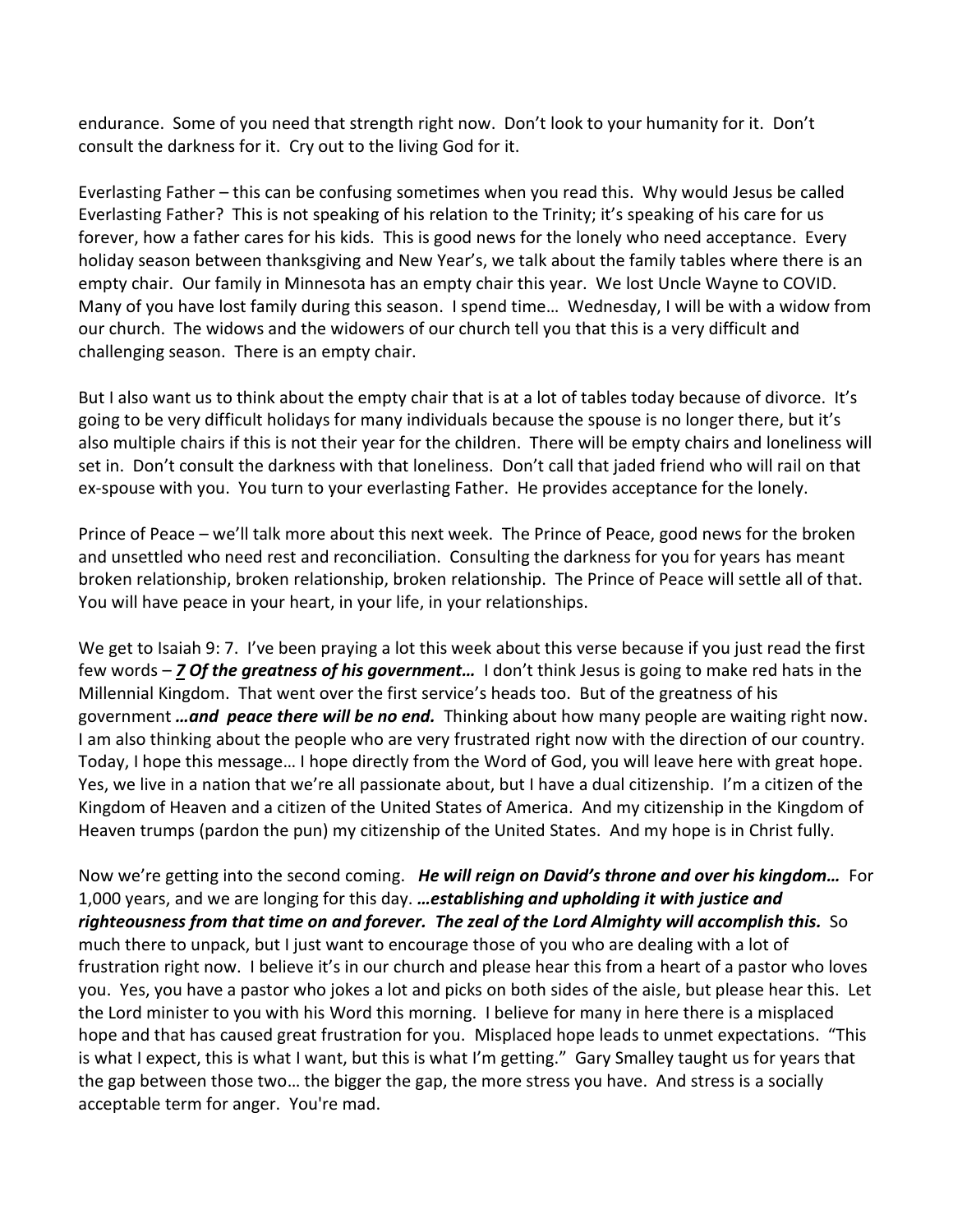Many of you today are mad, frustrated, and there are some things I want to remind you about concerning the United States Government. Firstly, it will not last forever. Some expect from the United States government what only Jesus will bring in his. I also want to encourage you with this: The United States Government is not perfect. The Kingdom of Jesus, where he will reign, is perfect. And it will be brought about by the zeal of God Almighty and it will be forever.

I had a professor in college who is very passionate. He had this crazy thought… I'm not here to debate this, but I just have to kind of set it up. He didn't believe there was a need for prisons in our country and he taught that everything can be handled… Biblically, he was an Old Testament covenant theologian. He believed everything could be handled through restitution or retribution. You pay back what you steal or you're put to death. Again, we covered the death penalty in the opening of our Christmas series at Woodland Hills. I have no idea how we've covered so many of these topics, but it fits.

So, students would debate him. I always loved the debates. I wasn't much to ask questions in class. I didn't debate professors. I'll just never forget it. He was a humble guy. He was a covenant theologian. He would be asked, "We can't have the death penalty because it might take someone out who is innocent." All he would say is, "Well, there's no perfect system." But the debate was over; there's no more conversation. "There are people in prison who are innocent." He would go, "Again, there's no perfect system.

For those of you who are looking for that here upon this earth, a perfect government… I shared it the other week. **If you're frustrated right now that the government is not meeting all your needs, it's a good reminder that the government is not supposed to meet all of your needs.** It's a good reminder that the government is not where you place your hope. As we're talking about waiting, where you place your hope while you wait determines whether you walk in darkness or light. And some just need to turn back now from the darkness and place their hope in Jesus.

If God has called you to work in government and God has called you to work through policy and legislation, we support you, we encourage you. I was headed that direction before God called me to be a pastor. We support you, we encourage you, but please never forget we do all our work as unto the Lord. He is our hope. And wherever you are at today, whether it's an empty table or an empty chair at the table, whether it's frustration towards what's going on in our nation or the direction the nation may or may not take, I just want to encourage everyone. Our future is bright because Jesus is the light. Please don't forget this. Gary Smalley called this picturing a special future. We need to be reminded and that's what Christmas does. We wait for the Lord with anticipation and excitement and preparation that our hope is in the Lord Jesus Christ. It's not in human leaders. It's not in our humanity. It's not in what we can accomplish in a season or not, or within a four-year period of time. We need a longer end game. We need a longer perspective when it comes to what we are doing while we wait. We are hoping in the Lord.

We read In John 8: 12, *When Jesus spoke again to the people, he said, "I am the light of the world. Whoever follows me will never walk in darkness, but will have the light of life."*